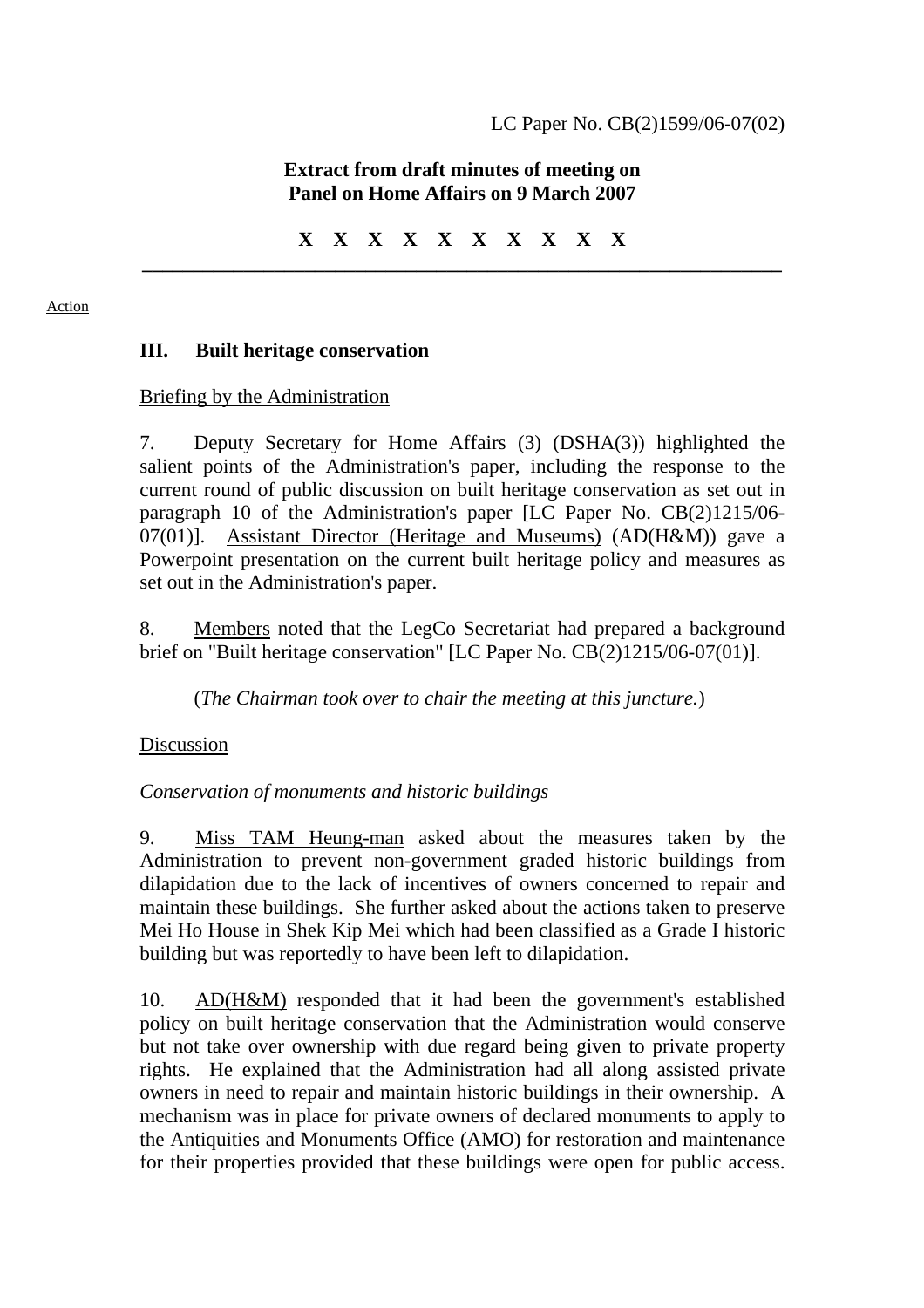However, should the owner refuse any assistance or financial support from the government and insist on leaving the historic building in his ownership to dilapidation or demolishing it, depending on the heritage value of the historic building concerned, the Administration might declare the building to be a statutory monument without the consent of the owner concerned. In that case, the owner concerned could claim compensation for financial loss under the Antiquities and Monuments Ordinance (the Ordinance).

11. AD(H&M) said that there were some 200 non-government graded historic buildings in Hong Kong and the cost of conservation of them could be high. The Administration was of the view that more incentives should be offered to encourage owners in the long-term to take the initiative to restore and maintain such buildings in their ownership.

12. DSHA(3) pointed out that one of the key policy issues concerning built heritage conservation was to strike a balance between conservation needs and economic cost, and the policy review would come up with concrete proposals to address this issue.

13. AD(H&M) informed members that the Leisure and Cultural Services Department was exploring in collaboration with the Housing Department feasible options of preserving Mei Ho House, which had some structural constraints limiting its development. He added that an open ideas competition on future development of Mei Ho House might be launched.

*Application for Hong Kong's built heritage to be inscribed on the World Heritage List* 

14. Miss TAM Heung-man asked whether the Administration would follow the example of Macau and apply to have some valuable heritage in Hong Kong to be inscribed on the World Heritage List of the United Nations Educational, Scientific and Cultural Organisation (UNESCO), and to launch wide publicity on such heritage items to attract tourists and visitors.

15. AD(H&M) explained that world heritage sites were selected on the basis of very stringent criteria which must have outstanding heritage value. He said that it had to be further assessed as to whether Hong Kong's cultural heritage could meet the selection criteria. Meanwhile, the Administration would make sustained efforts in heritage conservation and collaborate with the Hong Kong Tourism Board to promote local built heritage to tourists and visitors.

16. Professor Patrick LAU declared that he was a member of the current Antiquities Advisory Board (AAB). He considered that some built heritage in Hong Kong, e.g. walled villages in the New Territories, was unique and had very high cultural value, and was well worth consideration for inscription on the World Heritage List. AD(H&M) said that the Administration would, in the course of heritage conservation, closely monitor and carefully assess the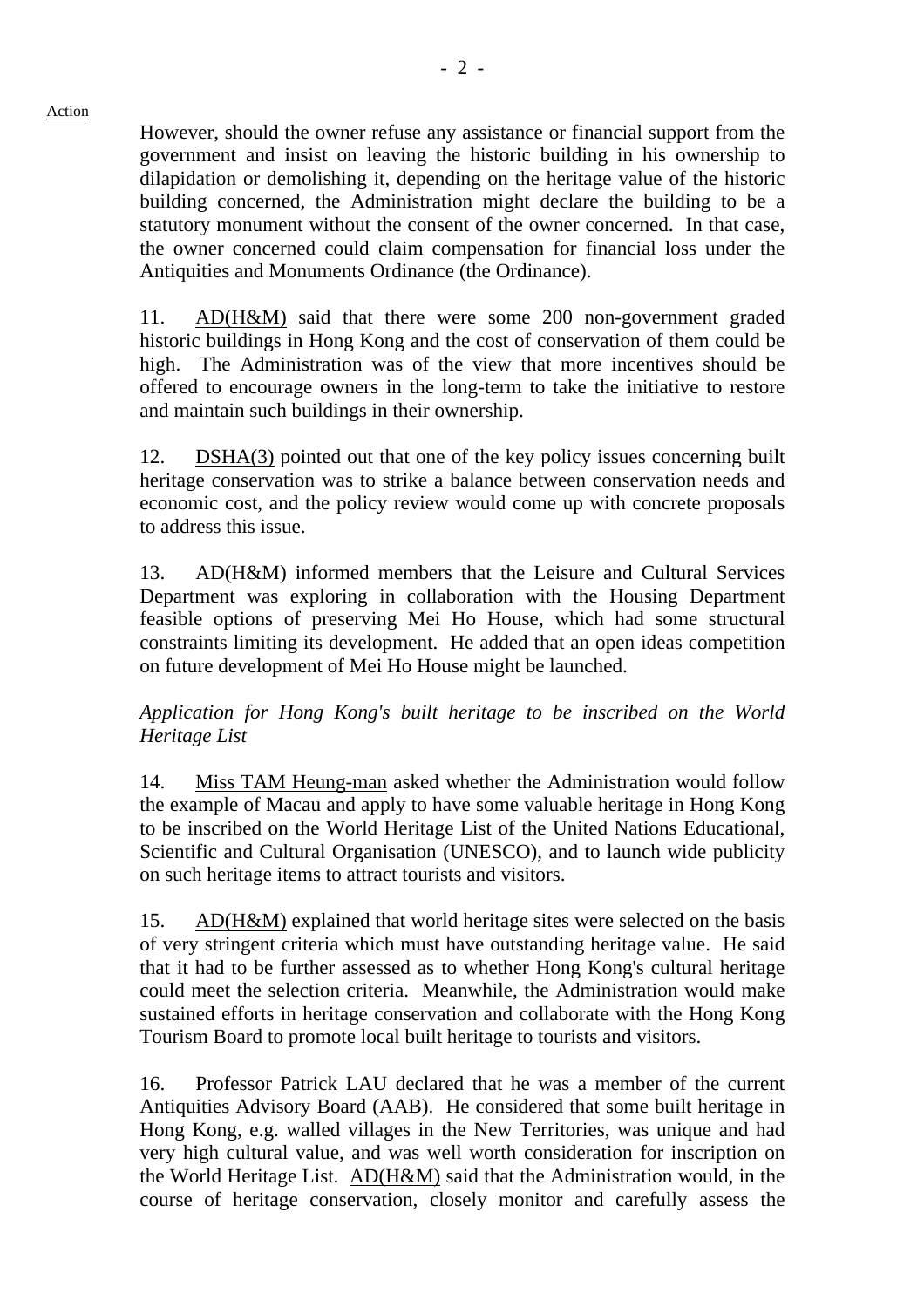cultural value of heritage sites to see whether any of them warranted nomination as a World Heritage Site.

## *Survey on built heritage*

17. Dr KWOK Ka-ki said that, in his Policy Address in 1999, the Chief Executive had already pledged that the Administration would review the heritage policy for better protection of historic buildings. He asked about the Administration's work in this respect since the conduct of the public consultation in 2004. He also asked about the Administration's plan to preserve the 1 440 selected buildings constructed before 1950. Referring to the Report of the delegation of the PLW Panel on its duty visit in September 2002 [LC Paper No. CB(2)1215/06-07(03)], Dr KWOK noted that Singapore in 2002 had already carried out restoration of some two-thirds of over 5 600 pre-war buildings gazetted for conservation.

18. DSHA(3) said that after conducting the public consultation exercise in 2004, the Administration had reviewed and developed a new set of criteria for assessing the heritage value of historic buildings. From March 2005, an expert panel under AAB had been conducting a heritage assessment of 1 440 historic buildings selected from around 8 800 buildings with more than 50 years of age in Hong Kong recorded from a territory-wide survey. The assessment results of the panel would be considered by AAB with a view to selecting buildings for declaration or grading. This would also provide a basis for AAB to consider whether and how the current assessment and grading mechanism would need to be reformed.

19. In response to Mr LEE Wing-tat's comments, AD(H&M) said that the Planning Department, the Buildings Department and other relevant bureaux/departments had already been notified of the 1 440 historic buildings which might be considered by AAB for declaration or grading. A mechanism was in place under which AMO would be notified when there was any development plan involving any of the 1 4 40 buildings so that AMO would, if necessary, persuade the private owner concerned not to demolish the historic building concerned.

# *Slow progress of the policy review and comments on the way forward*

20. Dr Fernando CHEUNG said that the key issues regarding built heritage conservation covered by the current round of public consultation had already been raised during the public consultation exercise conducted in 2004, and similar views received in this round of public discussion had also been expressed by the public in the previous consultation exercise. He further pointed out that the suggestions of improvements received in this round of public discussion had already been set out in the documents [LC Paper No. CB(2)1264/06-07(01)] forwarded by Designing Hong Kong Harbour District for this meeting, including the paper published by Civic Exchange in 2002, the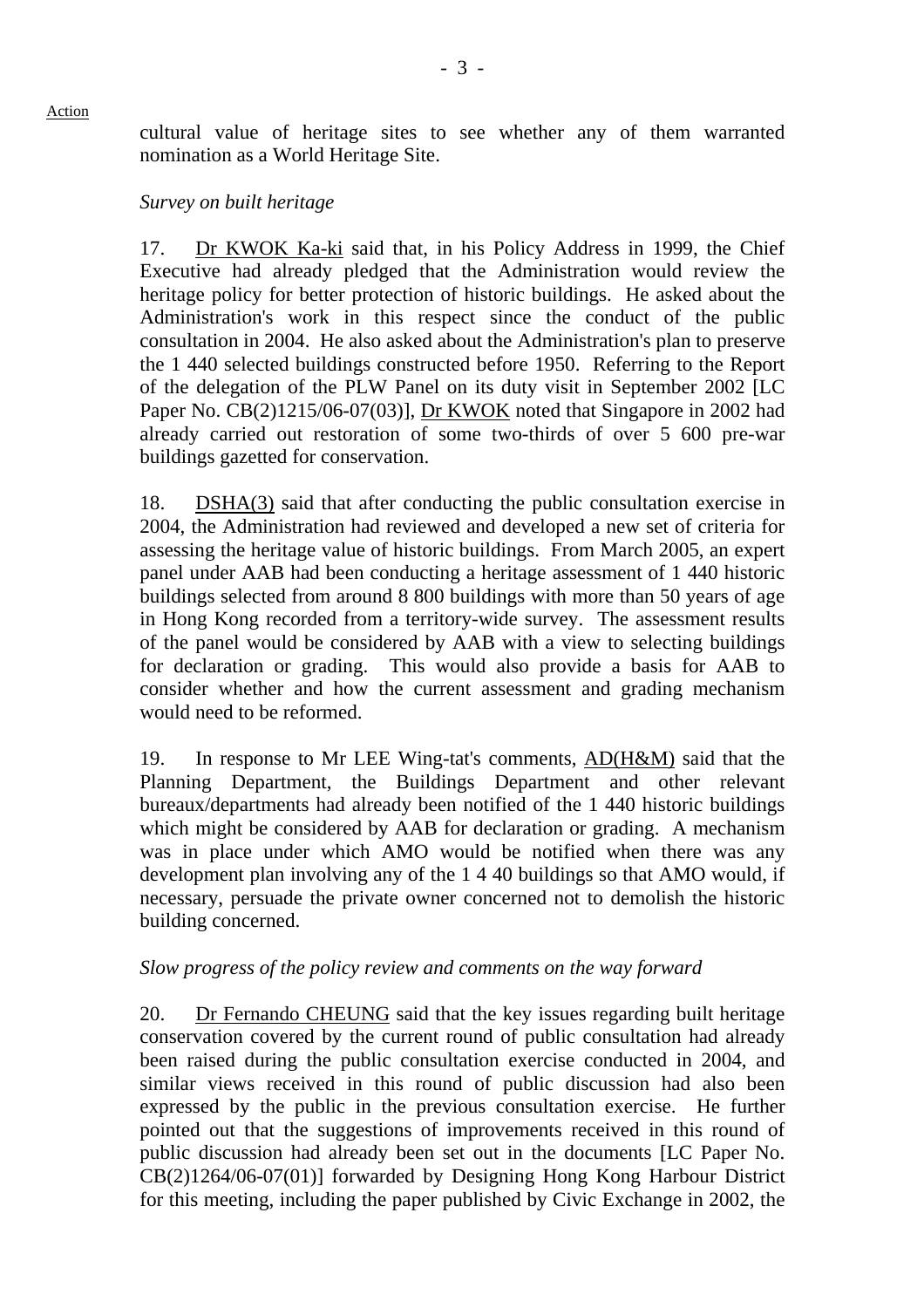- 4 -

report and position paper of the Conservancy Association, and changes to the Town Planning Ordinance proposed by the then Planning, Environment and Lands Branch in 1991 as set out in the relevant executive summary. He considered it a waste of time for the Administration to invite the public to give views all over again on the same issues which had already been covered in the public consultation exercise in 2004. He requested the Administration to provide a summary of the major concerns and suggestions made in the aforementioned four documents as well as those received during the public consultation exercise in 2004, and to explain how the Administration was going to follow up those concerns and suggestions.

21. DSHA(3) pointed out that in the public consultation in 2004, the views received had mainly come from experts, academics and concern groups. The Administration, however, noted that in the incident of the reprovisioning of the Star Ferry Pier, members of the general public who were not experts of heritage conservation were also keen to understand more about the current policy, including the grading criteria for historic buildings which had not been covered during the public consultation exercise in 2004. The Administration had therefore organised a series of public forums in January and February 2007 to provide the community with an opportunity to understand the current policy and measures. She said that from late March onwards, the Secretary for Home Affairs (SHA) would attend the meetings of the 18 District Councils (DCs) to discuss the subject with DC members. She informed members that the Administration was in the process of formulating the proposed improvement measures for built heritage conservation, taking into account the results of this round of public discussion. Subject to the results, the Administration would be able to announce concrete policy proposals and measures on built heritage conservation in the latter half of 2007.

22. Dr Fernando CHEUNG said that he did not object to consulting DCs or the public. However, the Administration should not keep on conducting public consultation over the same issues. He said that the public had clearly expressed their views on various issues, e.g. inadequacies of the existing heritage conservation legislation, the need for formulation of financial options to support built heritage conservation initiatives, and buildings with collective memories should be considered for conservation.

Admin

23. Ms Emily LAU requested the Administration to provide the summary of the views and suggestions as requested by Dr Fernando CHEUNG for discussion at the special meeting scheduled for 20 April 2007. She further suggested that, to facilitate the discussion, the summary should include any concrete legislative, funding or administrative proposals, as well as any key issues over which consensus or divided views had been expressed by the public. She added that it should be provided well in advance before the special meeting so that members and deputations could discuss the relevant concrete proposals. DSHA(3) agreed to provide such a summary covering views and suggestions received from the public up to April 2007. Ms LAU further suggested that the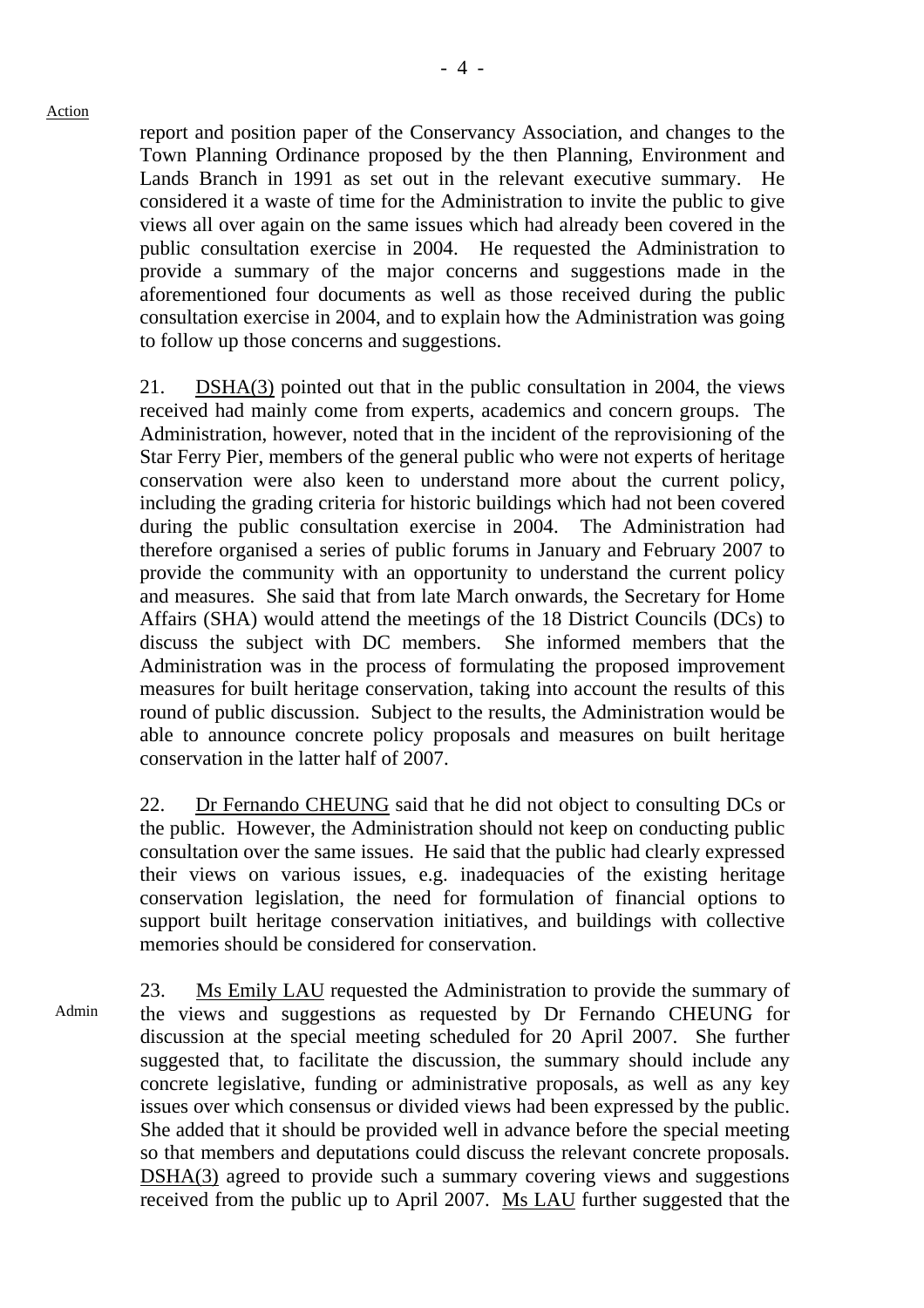Clerk

Secretariat should forward as far as possible any relevant information or submissions received by the Panel to the Administration for consolidation.

24. Mr LEE Wing-tat and Professor Patrick LAU expressed disappointment at the Administration's failure to formulate any proposal regarding the offer of economic incentives to encourage private owners to conserve their built heritage, given that the community seemed to have a consensus on the matter. They considered that while the offer of financial incentives which might involve transfer of plot ratio and transfer of the right to development would be controversial, the Administration had to work out implementation proposals in this regard for discussion.

25. DSHA(3) said that the improvement proposals and measures to be announced in the latter half of 2007 would include concrete proposals, e.g. options of proposed financial incentives, proposed legislative amendments (if any), and corresponding support from the town planning mechanism in an effort to conserve built heritage.

26. Mr LEE Wing-tat suggested that when the Administration launched public consultation exercise on the improvement proposals and measures in the latter half of 2007, it was necessary to have the involvement of the Housing, Planning and Lands Bureau (HPLB) as these proposals and measures would be closely related to issues about land use and development. Dr Fernando CHEUNG considered that the issue of built heritage conservation clearly involved policy issues which straddled different policy bureaux, e.g. land use, urban redevelopment, town planning and finance. He suggested that the Administration should set up an inter-departmental working group to take forward the current policy review. He further suggested that representatives of HPLB, the Financial Services and Treasury Bureau, the Urban Renewal Authority (URA) and the Town Planning Board should be invited to attend the special meeting scheduled for 20 April 2007.

*Inter-departmental collaboration, public participation and heritage trust fund* 

- 27. Dr KWOK Ka-ki raised the following questions
	- (a) how URA had achieved the aim of built heritage conservation in implementing its urban renewal projects and why heritage conservation had not been given high priority in implementing redevelopment projects;
	- (b) what would be the proposed amount of the heritage trust fund, if established, and its sources of funding; and
	- (c) whether the Administration would seek to enhance public participation in built heritage conservation work having regard to the general criticisms of the poor design of the development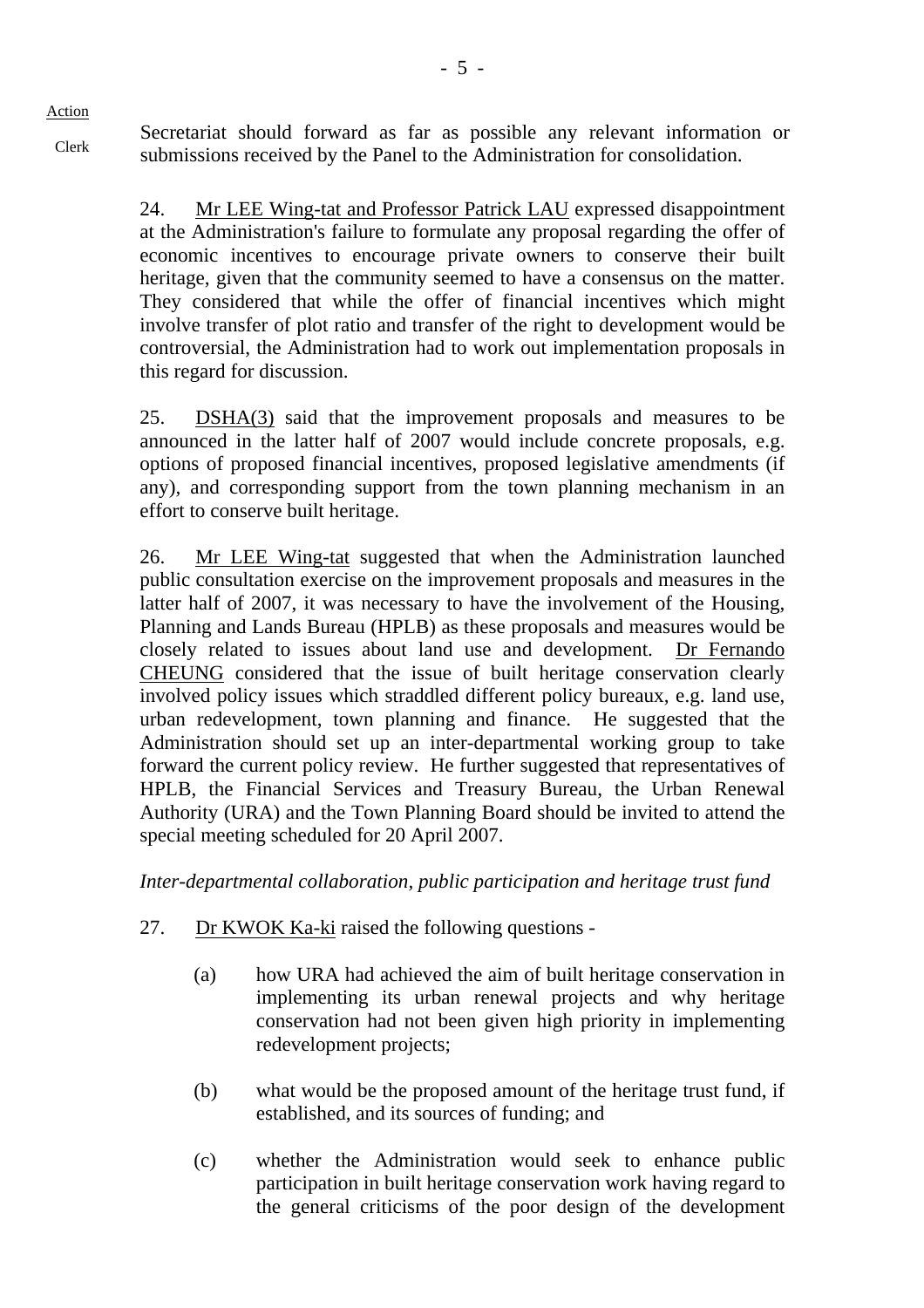project of the former Tsim Sha Tsui Marine Police Headquarters which had little public participation.

28. DSHA(3) said that under the existing legislative framework, except for built heritage that had been declared as a monument under the Ordinance, historic buildings that had been classified into Grade I, II and III were not provided with statutory protection. However, these graded historic buildings, if warranted, could be conserved by imposition of land use restrictions in the planning process.

29. DSHA(3) further said that, in order to estimate the required amount for the heritage trust fund, the first task would be for the expert panel under AAB to assess the heritage value of the 1 440 selected buildings on the basis of the new assessment criteria so that AAB could consider the forms of conservation to be adopted for each of these buildings. The Administration would then be able to estimate the amount required for the heritage trust fund.

30. Professor Patrick LAU expressed concern that in taking forward heritage conservation work, it was necessary to co-ordinate with various policy bureaux or departments, particularly in respect of town planning and land use. He considered that conservation of monuments and cultural heritage should be a priority consideration in overall town planning and that the Administration had to take this into consideration in formulating a holistic approach for built heritage conservation.

*Incidents of lack of coordination between policy bureaux and lack of due regard given to heritage conservation in other policy areas* 

31. Miss CHAN Yuen-han asked what the Administration would do with buildings which fell outside the list of the graded historic buildings but were regarded by the public to have high conservation value, such as the Nga Tsin Wai village.

32. DSHA(3) responded that the Administration adopted an open attitude in preserving these buildings and the public was welcome to give any suggestions to the Administration or AAB. As regards the Nga Tsin Wai village, AD(H&M) said that AAB had discussed the matter many times as to whether the village should be declared as a monument based on the established criteria. However, owing to the fact that large-scale alteration works had been carried out in recent years, the Nga Tsin Wai village did not meet the requirements for statutory protection under the existing legislation. Miss CHAN criticised the Home Affairs Bureau (HAB) for turning a blind eye to the work done by URA which caused damage or even destruction to buildings and sites with high conservation value. She considered that HAB should immediately request URA to put on hold any project which might result in the destruction of the Nga Tsin Wai village.